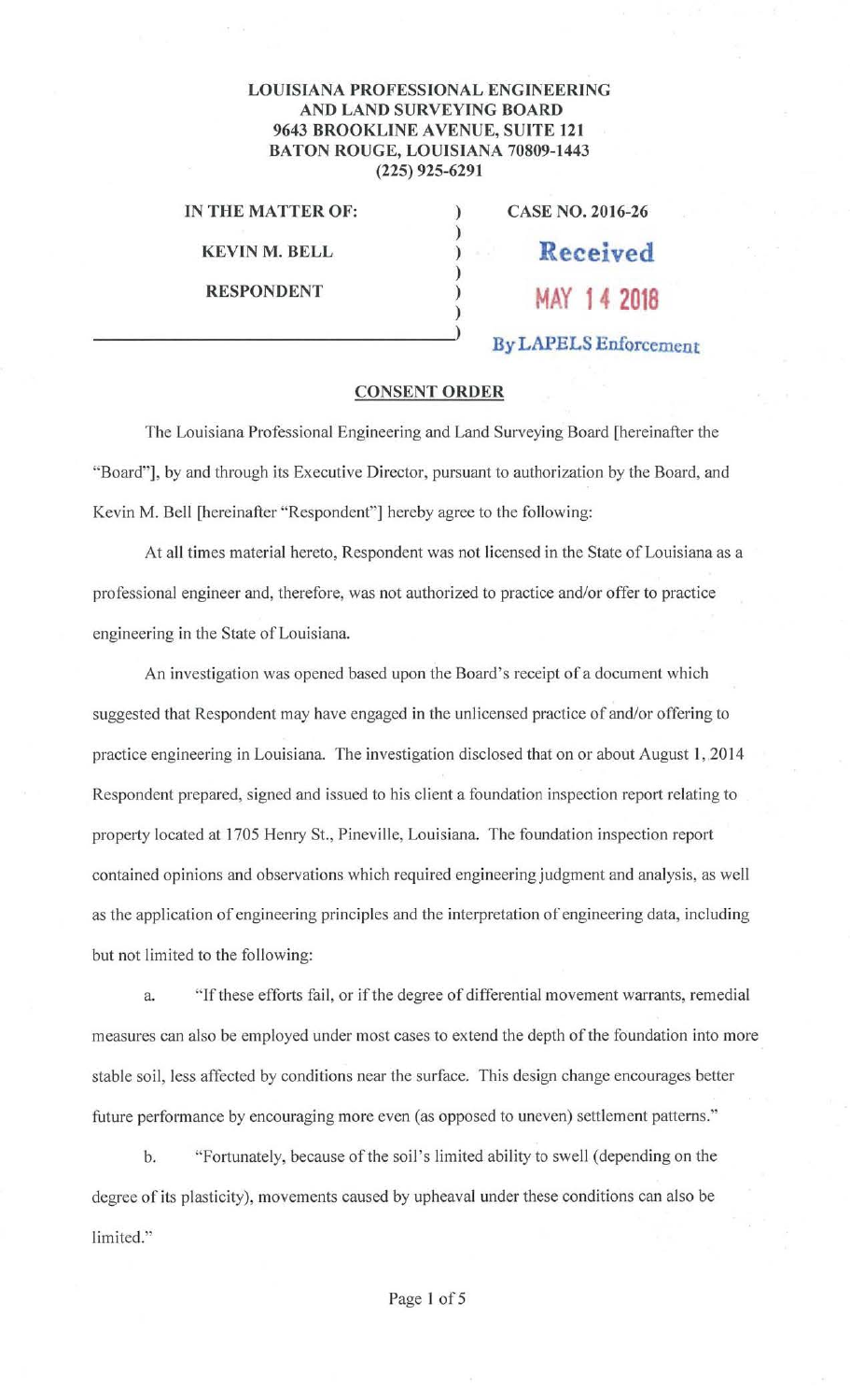c. "Even if a structure is suffering from a considerable degree of differential settlement, its foundation will not develop large deflected type slab cracks or lose its monolithic condition if it is effectively reinforced."

d. " .. *. reiriforcement failure* is generally I 00% preventable at the time of construction with the proper use of effective reinforcing materials and techniques."

e. "It is not to be construed as a full 'structural report' since only those items pertaining to the past performance of the foundation system of the structure were examined."

La. R.S. 37:681 and La. R.S. 37:700(A)(l) prohibit the practicing of and/or offering to practice engineering without proper licensure. La. R.S. 37:700(H) permits the Board to take enforcement action against persons who violate La. R.S. 37:681 and La. R.S. 37:700(A)(1), upon a finding of guilt following the preferral of charges, notice and hearing and a majority vote of its entire membership authorized to participate in the proceeding. La. R.S. 37:681, La. R.S.  $37:700(A)(1)$  and La. R.S.  $37:700(H)$  were in effect at all times material hereto.

It is undisputed that (a) Respondent has never been licensed in Louisiana as a professional engineer and, therefore, has never been authorized to practice and/or offer to practice engineering in Louisiana and (b) on or about August 1, 2014 Respondent practiced and/or offered to practice engineering in Louisiana without proper licensure.

Notwithstanding any language contained in this Consent Order, the Board acknowledges that this Consent Order in no way reflects on Respondent's competency, or Respondent's ability to repair foundation failures.

By letter dated May 23, 2017, the Board gave notice to Respondent that it was considering the preferral of charges against Respondent on the grounds that Respondent may have violated La. R.S. 37:681 and La. R.S. 37:700(A)(1), relative to practicing and/or offering to practice engineering without proper licensure.

Wishing to dispense with the need for further enforcement action and to conclude the instant proceeding without further delay and expense, for the purpose of this proceeding only, Respondent and the Board do hereby enter into this Consent Order, in which Respondent of his own free will consents to the issuance of a Consent Order by the Board, wherein Respondent agrees to (a) pay a fine of one thousand and no/100 (\$1,000.00) dollars, (b) pay administrative costs of eight hundred ninety six and 55/100 (\$896.55) dollars, (c) immediately cease and desist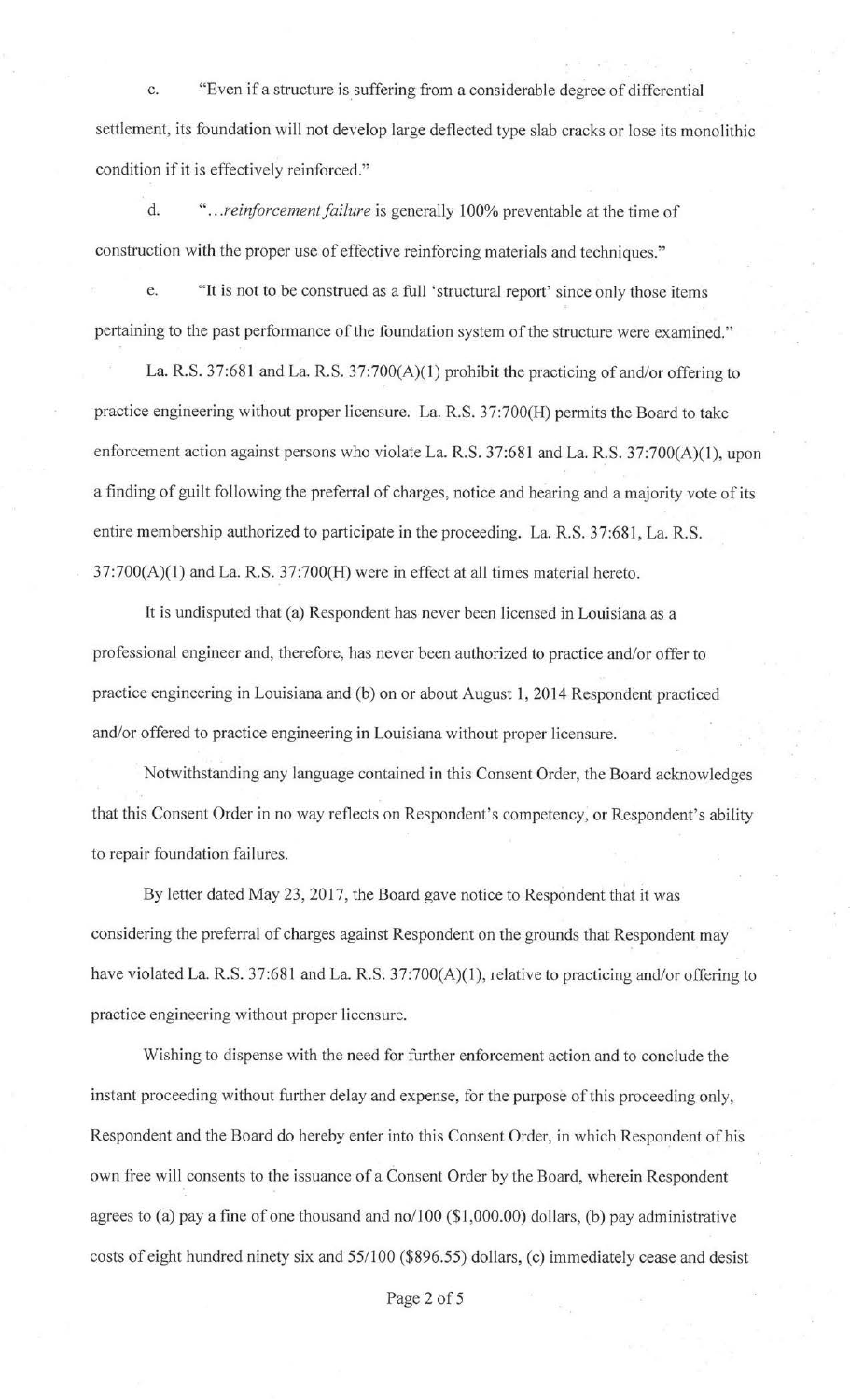practicing and/or offering to practice engineering in Louisiana until such time as he is duly licensed by the Board and (d) the publication of this Consent Order on the Board's website and a summary of this matter in the Board's official journal, the *Louisiana Engineer and Surveyor Journal,* and the reporting of this matter to the National Council of Examiners for Engineering and Surveying (NCEES), identifying Respondent by name.

Respondent denies that his conduct as set forth above constitutes violations of the above referenced laws and/or rules as stated herein. However, Respondent agrees to enter into this Consent Order for the purpose of avoiding further action by the Board and bringing this matter to an amicable close. Respondent further acknowledges awareness of said laws and/or rules and states that he will comply with all applicable laws and rules henceforth. Respondent has been advised of his right to be represented by counsel before the Board and/or to appear at any hearing personally or by counsel and present witnesses and evidence in his own behalf, he hereby waives this right and his right to appeal, and he states affirmatively that he has been afforded all administrative remedies due him under the Jaw. Respondent further acknowledges awareness of the fact that the signed original of this Consent Order will remain in the custody of the Board as a public record and will be made available for public inspection and copying upon request.

Therefore, in consideration of the foregoing and by signing this Consent Order, Respondent does hereby waive his right to a hearing before the Board, to the presenting of evidence and witnesses on his behalf, to Findings of Fact and Conclusions of Law in this case, and to judicial review of this Consent Order.

Respondent hereby represents that (a) he fully understands the meaning and interit of this Consent Order, including but not limited to its final and binding effect, (b) he has voluntarily entered into this Consent Order and that no other promise or agreement of any kind has been made to or with it by any person whatsoever to cause the execution of this instrument and (c) the sanctions set forth in this Consent Order do not prevent the Board from taking futther disciplinary or enforcement action against Respondent on matters not specifically addressed in this Consent Order.

WHEREFORE, the Louisiana Professional Engineering and Land Surveying Board and Respondent agree that: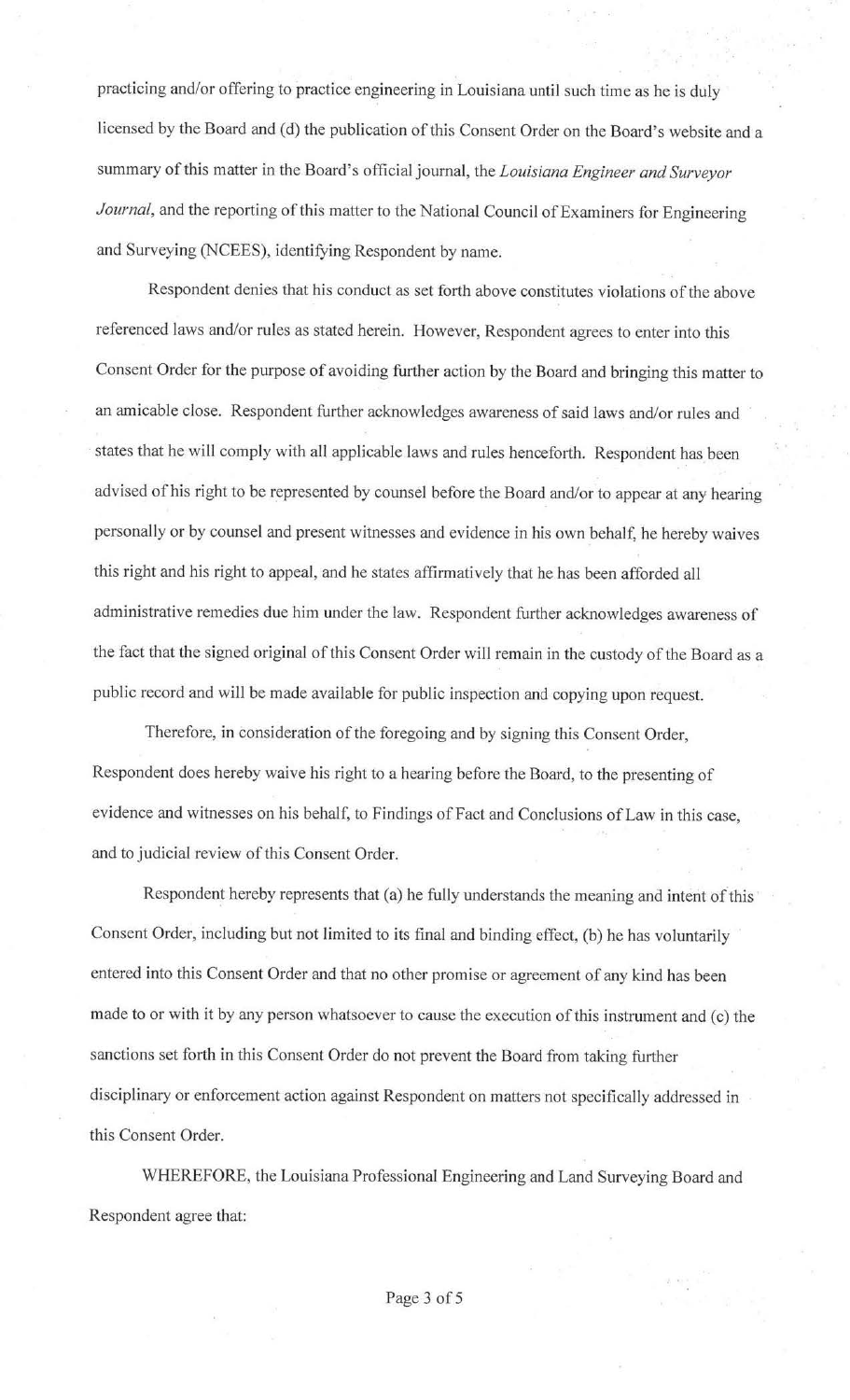1. Respondent shall pay a fine of one thousand and no/100 (\$1,000.00) dollars, which shall be tendered to the Board by certified check payable to the Board, due upon the signing of this Consent Order; and

2. Respondent shall pay administrative costs of eight hundred ninety six and 55/100 (\$896.55) dollars, which shall be tendered to the Board by certified check payable to the Board, due upon the signing of this Consent Order; and

3. Respondent shall immediately cease and desist practicing and/or offering to practice engineering in Louisiana until such time as he is duly licensed by the Board; and

4. This Consent Order shall be published on the Board's website and a summary of this matter shall be printed in the official journal of the Board, the *Louisiana Engineer and Surveyor Journal*, and reported to the National Council of Examiners for Engineering and Surveying (NCEES), identifying Respondent by name; and

5. This Consent Order shall not become effective unless and until it is accepted and signed by and on behalf of the Board. Should the Board not accept and sign this Consent Order, it is agreed that presentation of this matter to the Board shall not prejudice the Board or any of its members, staff, attorneys or representatives from further participation, consideration, or resolution of any further proceedings herein.

> LOUISIANA PROFESSIONAL ENGINEERING AND LAND SURVEYING BOARD

DATE: 5/11/18

Witnesses to the signature of Kevin M. Bell

Print Name: hard

BY: Donna <u>D. Sintere</u> DONNA D. SENTELL, Executive Director AND LAND SURVEYING BOARD<br>BY: STIMMA D. SENTELL, Executive Director

Page 4 of 5